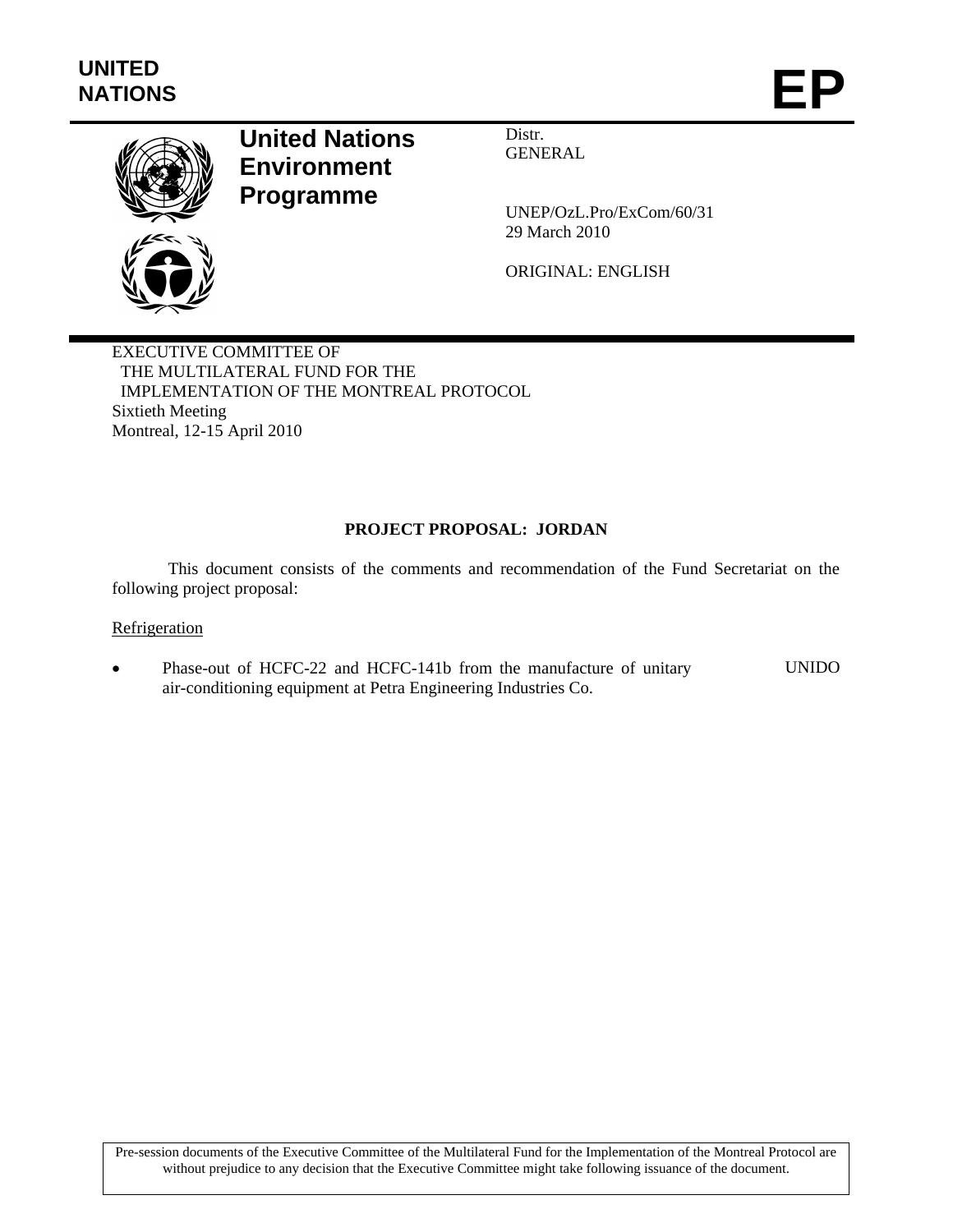# **PROJECT EVALUATION SHEET – NON-MULTI-YEAR PROJECT JORDAN**

#### **PROJECT TITLE(S) BILATERAL/IMPLEMENTING AGENCY**

(a) Phase-out of HCFC-22 and HCFC-141b from the manufacture of unitary airconditioning equipment at Petra Engineering Industries Co. UNIDO

| NATIONAL CO-ORDINATING AGENCY | National Ozone Office. Ministry of |
|-------------------------------|------------------------------------|
|                               | Environment                        |

# **LATEST REPORTED CONSUMPTION DATA FOR ODS ADDRESSED IN PROJECT A: ARTICLE-7 DATA (ODP TONNES, 2008, AS OF MARCH 2010)**

| roun<br>Annex ( |  |  |
|-----------------|--|--|
|                 |  |  |
|                 |  |  |

#### **B: COUNTRY PROGRAMME SECTORAL DATA (ODP TONNES, 2008, AS OF MARCH 2010)**

| ODS             | Subsector/quantity | Subsector/quantity | Subsector/quantity | Subsector/quantity |
|-----------------|--------------------|--------------------|--------------------|--------------------|
| '-141b<br>HCFC- | $\angle 1.09$      |                    |                    |                    |
| HCFC-22         | $\Omega$<br>34.25  |                    |                    |                    |

#### **CFC consumption remaining eligible for funding (ODP tonnes)** n/a

| <b>CURRENT YEAR BUSINESS PLAN ALLOCATIONS</b> |     | Funding US \$     | Phase-out ODP tonnes |
|-----------------------------------------------|-----|-------------------|----------------------|
|                                               | (a) | Based on decision | n/a                  |
|                                               |     | $55/43$ (e)       |                      |

| <b>PROJECT TITLE:</b>                               | (a)       |
|-----------------------------------------------------|-----------|
| ODS use at enterprise (ODP tonnes):                 | 8.06      |
| ODS to be phased out (ODP tonnes):                  | 8.06      |
| ODS to be phased in (ODP tonnes):                   | n/a       |
| Project duration (months):                          | 18        |
| Initial amount requested (US \$):                   | 4,584,993 |
| Final project costs (US \$):                        |           |
| <b>Incremental Capital Cost:</b>                    | 955,250   |
| Contingency (10 %):                                 | 95,525    |
| <b>Incremental Operating Cost:</b>                  | 1,529,026 |
| <b>Total Project Cost:</b>                          | 2,579,801 |
| Local ownership $(\% )$ :                           | 100       |
| Export component (%):                               | 16%       |
| Requested grant (US \$):                            | 2,167,033 |
| Cost-effectiveness (US \$/kg):                      | 15.96     |
| Implementing agency support cost (US \$):           | 162,527   |
| Total cost of project to Multilateral Fund (US \$): | 2,329,560 |
| Status of counterpart funding (Y/N):                | N         |
| Project monitoring milestones included (Y/N):       | Y         |

| <b>SECRETARIAT'S RECOMMENDATION</b> | For individual consideration |
|-------------------------------------|------------------------------|
|                                     |                              |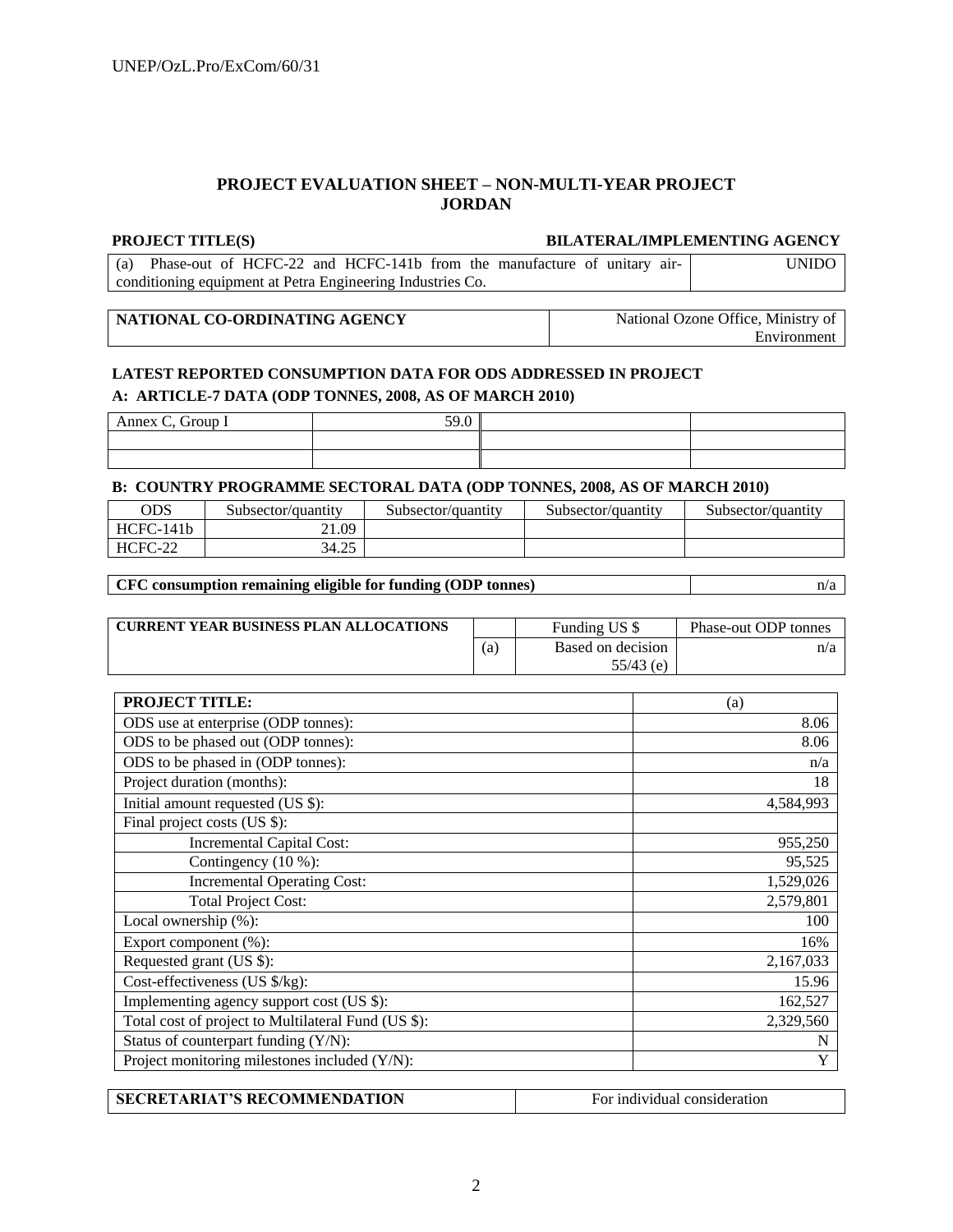## **PROJECT DESCRIPTION**

#### Introduction

1. UNIDO, on behalf of the Government of Jordan, has submitted to the 60th Meeting a demonstration project entitled "Phase-out of HCFC-22 and HCFC-141b from the manufacture of unitary air-conditioning equipment at Petra Engineering Industries Co." Project preparation funding for this project had been approved at the 56th Meeting. The enterprise is a large manufacturer of air-conditioning equipment, consuming 125 metric tonnes (6.9 ODP tonnes) of HCFC-22 and 10.8 metric tonnes (1.2 ODP tonnes) of HCFC-141b. The funding requested for the implementation of the project is US \$4,584,993 plus support cost of US \$343,874. UNIDO has informed the Secretariat that Jordan is consuming 882 metric tonnes of HCFCs in the sector. The agency submitted the project initially to the 58th Meeting but subsequently withdrew it because of the policy issues unresolved at that time. UNIDO has re-submitted the project to the 59th Meeting, but outstanding cost issues as well as a number of policy issues had not been resolved in time to submit the project to the Executive Committee for discussion.

2. The 59<sup>th</sup> Meeting of the Executive Committee had discussed issues related to the project in Petra and had taken decision 59/42, requesting to treat the project at Petra Engineering Industries Co. as a demonstration project. The Committee also requested the Secretariat - without precedent - to review the demonstration project on the basis that a conversion to HFC technology was acceptable for products for which no low-global warming potential technology had been commercialized, and to urge the company to provide to the market hydrocarbon units for those types of equipment for which hydrocarbon technology was known to have been commercialized elsewhere on a similar scale.

#### Country and sector background

3. UNIDO points out that the immediate impact of the project is to phase-out the use of 125 metric tonnes of HCFC-22 (6.9 ODP tonnes) and 10.8 metric tonnes of HCFC-141b (1.2 ODP tonnes) by converting to HFC refrigeration technology and cyclopentane foam blowing technology, thereby contributing to the country's obligation to freeze HCFC consumption by 2013 and to reduce it by 10 per cent in 2015. UNIDO has provided preliminary information about the countries HCFC use, and the expected growth under a business as usual scenario.

4. In 2008, the total consumption of HCFC-141b and HCFC-22 was estimated at 685 metric tonnes and 404 metric tonnes respectively. UNIDO recognises that the Article 7 data reported by Jordan are lower, but believe that the survey reflects more accurately the actual HCFCs consumption. UNIDO provided a summary of the HCFC consumption during the years 2006- 2008 and a projection of consumption till 2013, when it is assumed that the baseline consumption will be reached. This data is contained in Table 1.

| Year        | 2006   | 2007 | 2008 | 2009  | 2010  | 2011  | 2012  | 2013  |
|-------------|--------|------|------|-------|-------|-------|-------|-------|
| HCFC-22     | 334.24 | 657  | 685  | 749.3 | 824   | 906.4 | 997   | 786.5 |
| $HCFC-141b$ | 249    | 291  | 404  | 484.8 | 581.8 | 698   | 837.7 | 533.3 |

Table 1 - Historic and estimated future consumption of HCFC in Jordan, according to the preliminary survey results (metric tonnes)

5. In order to quantify UNIDO's assessment that the enterprise's HCFC-22 consumption is significant compared to the country's HCFC consumption, the Secretariat calculated the consumption today in ODP tonnes and, using the assumptions regarding growth for the next years in Jordan's consumption forecast, for the time until 2012. The result of the calculation is shown in Table 2.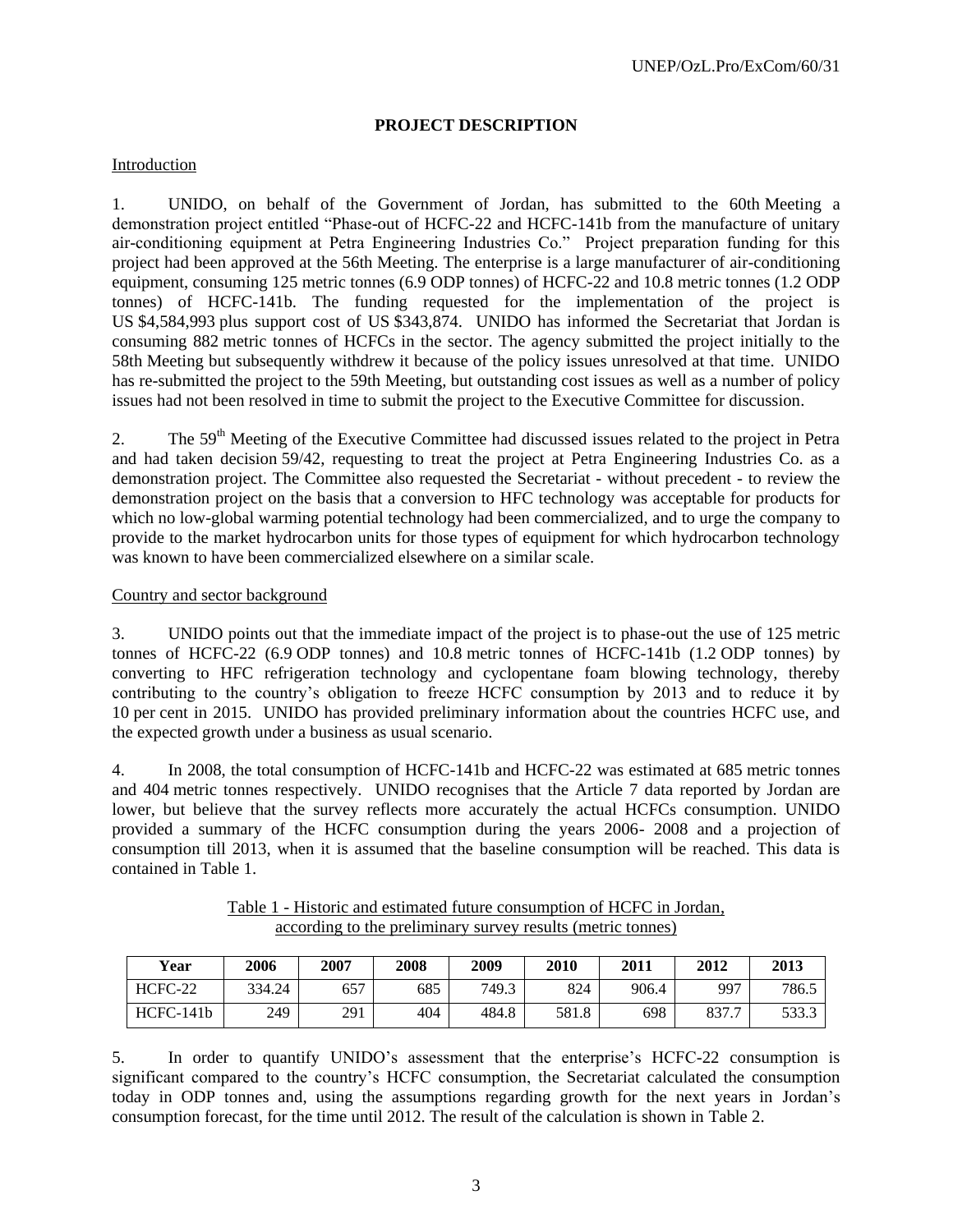l

| Year                                                                   | 2008  | 2009   | 2010   | 2011   | 2012   |
|------------------------------------------------------------------------|-------|--------|--------|--------|--------|
| Growth rate refrigeration sector                                       |       |        |        |        |        |
| (from forecast)                                                        |       | 9%     | 10%    | 10%    | 10%    |
| Growth rate foam sector (from                                          |       |        |        |        |        |
| forecast)                                                              |       | 20%    | 20%    | 20%    | 20%    |
| HCFC-22 consumption forecast<br>(metric tonnes)                        | 125   | 136.73 | 150.36 | 165.4  | 181.93 |
| HCFC-141b consumption forecast<br>(metric tonnes), refrig. growth rate | 10.8  | 11.81  | 12.99  | 14.29  | 15.72  |
| Total consumption forecast (ODP)<br>tonnes)                            | 8.063 | 8.819  | 9.699  | 10.669 |        |

|  | Table 2 - Enterprise consumption 2008 and forecast |  |  |
|--|----------------------------------------------------|--|--|
|  |                                                    |  |  |

6. In order to assess whether the project would support Jordan significantly in its HCFC phase-out efforts, the Secretariat undertook further calculations. Part of this assessment was consideration of the questions raised in decision 59/11, which requested bilateral and implementing agencies to submit, as a priority, HCFC-141b phase-out projects and to consider HCFC consumption phase-out projects for HCFCs with ODP lower than HCFC-141b, where national circumstances and priorities required their submission, in order to comply with the 2013 and 2015 control measures. The findings of these assessments are summarized in Table 3.

| Year                                                                                                | 2006                                         | 2007  | $2008^1$ | 2009  | 2010   | 2011   | 2012   | 2013   |
|-----------------------------------------------------------------------------------------------------|----------------------------------------------|-------|----------|-------|--------|--------|--------|--------|
| Total                                                                                               |                                              |       |          |       |        |        |        |        |
| consumption                                                                                         |                                              |       |          |       |        |        |        |        |
| according to                                                                                        |                                              |       |          |       |        |        |        |        |
| survey (ODP                                                                                         |                                              |       |          |       |        |        |        |        |
| tonnes)                                                                                             | 45.77                                        | 68.15 | 82.12    | 94.54 | 109.32 | 126.63 | 146.98 | 101.92 |
| Share HCFC-                                                                                         |                                              |       |          |       |        |        |        |        |
| 141b on total                                                                                       |                                              |       |          |       |        |        |        |        |
| consumption                                                                                         |                                              |       |          |       |        |        |        |        |
| $ODP-$                                                                                              |                                              |       |          |       |        |        |        |        |
| weighted)                                                                                           | 59.8%                                        | 47.0% | 54.1%    | 56.4% | 58.5%  | 60.6%  | 62.7%  | 57.6%  |
|                                                                                                     | Calculated reduction (2013-2012), ODP tonnes |       |          |       |        |        | 55.25  |        |
| Share of consumption in the foam sector in 2012 to be phased out to achieve compliance w. 2015      |                                              |       |          |       |        |        |        | 60.0%  |
| Forecasted consumption of this enterprise (using national growth rate for refrigeration), business- |                                              |       |          |       |        |        |        |        |
| as-usual, 2012 (ODP tonnes)                                                                         |                                              |       |          |       |        | 11.74  |        |        |
| Consumption to be phased out to achieve compliance taking into account this project (ODP tonnes)    |                                              |       |          |       | 45.24  |        |        |        |
| Share of consumption in the foam sector in 2012 to be phased out to achieve compliance (ODP         |                                              |       |          |       |        |        |        |        |
| weighted)                                                                                           |                                              |       |          |       |        |        |        | 50.0%  |

Table 3 - Relevance of the project for compliance with the 2015 HCFC-phase-down provisions of the Montreal Protocol, using survey data

7. Table 3 demonstrates that Jordan could achieve phase-out solely with HCFC-141b projects, and that this project would contribute 10 percentage points to the reduction in HCFC-141b consumption to achieve compliance with the 2015 reduction step. According to subsequent communication with UNIDO, the preliminary data available from the national HCFC survey conducted during 2009 suggests that 130 enterprises were estimated to consume HCFC-141b, of which 103 enterprises were using

<sup>&</sup>lt;sup>1</sup> The Article 7 data for Jordan are 46.6, 55.7 and 59.0 ODP tonnes, respectively; i.e. the HCFC consumption for 2008 is, according to the survey, 39.2 per cent higher than the reported Article 7 data.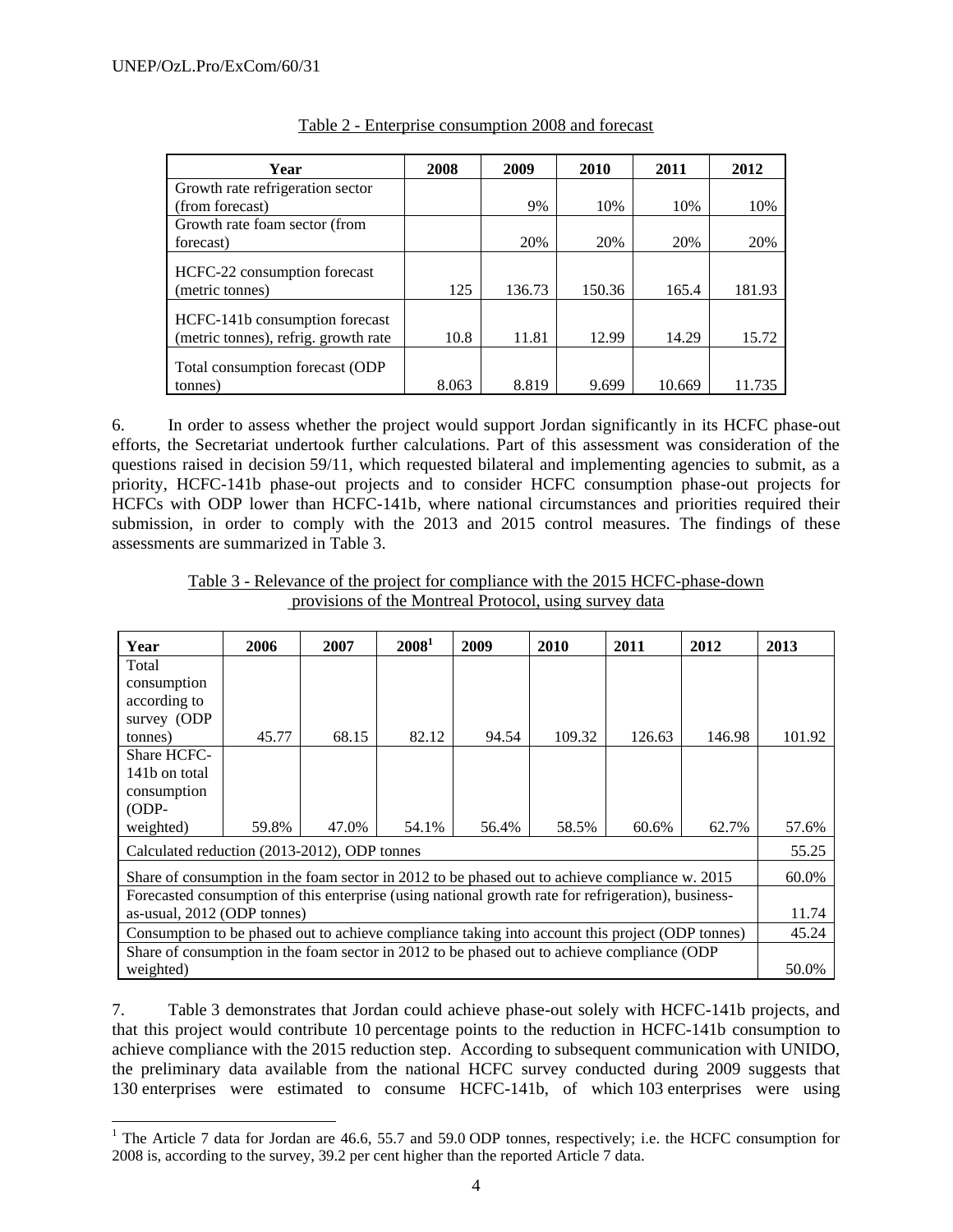HCFC-141b for purposes other than appliance foams. UNIDO stated that 33 of the 103 enterprises have received previously assistance for phasing out CFCs. Based on the complexity of addressing small scale enterprises, the associated low cost efficiency, time limitations and the pending policies concerning the cut off date and second conversion, among others, Jordan feels there is no alternative but to base the HCFCs phase out strategy on phase-out at high consuming enterprises.

8. The project document states further that the project would contribute to the regional phase-out activity to a great extent through the promotion of non-HCFC equipment to be launched by this leading regional supplier of HVAC equipment. The Secretariat would like to add here that Saudi Arabia is one of the main markets for the company, and that the supply of air conditioning equipment to very warm climates such as prevalent in Saudi Arabia had been a special concern of several Parties. The project in Jordan demonstrates the feasibility of regionally manufactured non-HCFC air conditioning equipment being suitable for the region. UNIDO informs further in their submission that establishing the regional after-sales service channel for the use of non-HCFC equipment would pave the way to phasing out HCFC equipment in the region, as the infrastructure for installations of equipment designed for non-HCFC refrigerants is important for the overall objective of the accelerated HCFC phase-out initiative.

# Company profile

9. Petra Engineering Industries Co. (Petra Engineering) was founded in 1987 to cater mainly for the markets in Iraq and Kuwait. The fully locally-owned enterprise has grown rapidly and today the company is a major manufacturer of sophisticated, high quality commercial and industrial HVAC equipment. The enterprise has more than 1,500 technical and managerial employees and distribution offices in nine countries in the West Asia region and Europe.

#### Products

10. Petra Engineering manufactures a wide range of HCFC products, as shown in the Table 4.

| <b>Products</b>                              | Specification                    |
|----------------------------------------------|----------------------------------|
| Air cooled water chiller                     | 125 kW to 1.58 MW                |
|                                              | semi hermetic reciprocating      |
|                                              | shell and tube evaporator        |
|                                              | V-type condenser coils           |
| Air cooled water chiller                     | 158 kW to 1.78 MW                |
|                                              | screw compressor                 |
|                                              | shell and tube evaporator        |
|                                              | V-type condenser coils           |
| Air cooled water chiller low noise           | $158$ kW $- 1.55$ MW             |
|                                              | semi hermetic screw              |
|                                              | shell and tube evaporator        |
|                                              | V-type condenser coils           |
| Residential water chiller                    | 7 kW - 193 kW                    |
| Water cooled water chiller                   | $24.6$ kW $- 720$ kW             |
|                                              | hermetic scroll compressor       |
|                                              | shell and tube evaporator        |
| Package AC unit                              | $105$ kW $-$ 193 kW              |
|                                              | hermetic scroll or reciprocating |
|                                              | compressor                       |
| Rooftop package unit, variable air<br>volume | hermitic scroll                  |

## Table 4 – HCFC products at Petra Engineering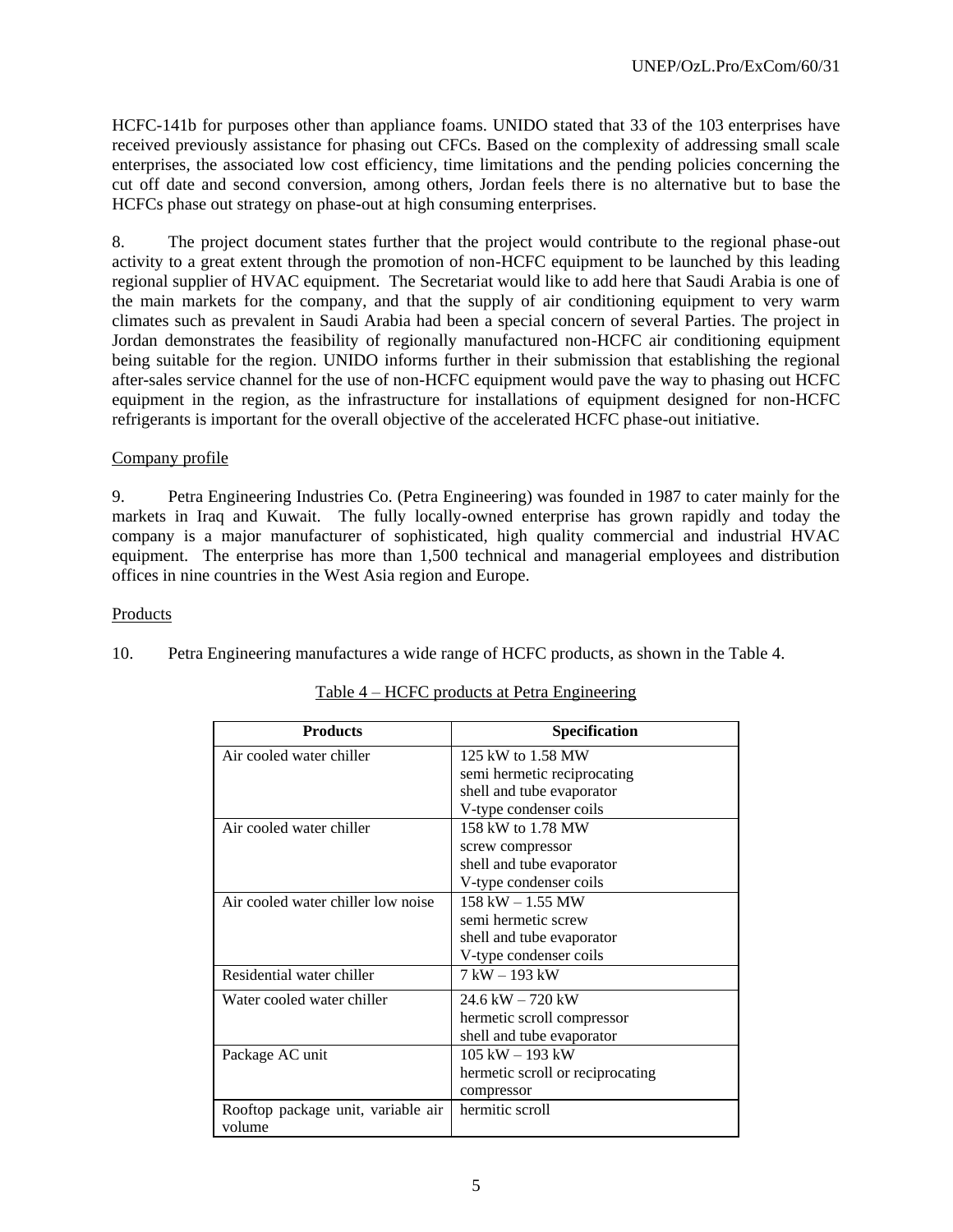| <b>Products</b>                 | Specification                              |
|---------------------------------|--------------------------------------------|
| Package AC unit                 | $42$ kW $-$ 324 kW                         |
|                                 | semi hermetic compressor                   |
| Air handling unit               | $1,700 - 680,000$ cubic meter/h            |
| Blower coil unit                | 2,550 - 16,300 cubic meter/h               |
| Ducted split unit               | $42$ kW $-$ 598 kW                         |
|                                 | semi hermetic compressor                   |
| Ducted split unit               | $4.4 \text{ kW} - 10.5 \text{ kW}$         |
|                                 | hermetic compressor                        |
| Ducted split unit, low capacity | $4.2 \text{ kW} - 17.6 \text{ kW}$         |
|                                 | hermetic compressor                        |
| Water source unit               | 5.3 kW $-$ 113 kW                          |
| Wall mounted package unit       | (not provided)                             |
| Fan coil unit                   | 340 - 2,040 and 1000 - 5,100 cubic meter/h |
| Mini split unit                 | $2.6 \text{ kW} - 14.8 \text{ kW}$         |
| Mini split, cassette type       | 5.3 kW $-$ 13.8 kW                         |
| Mini split, free standing type  | 5.3 kW $-$ 14.8 kW                         |

11. Upon request, Petra Engineering submitted a list of the relevant types of equipment. In total, the company manufactures more than 60 different types of refrigeration equipment that will be affected by the conversion.

# Production facilities

12. The enterprise has a range of facilities, of which a significant number will need conversion activities. An overview of the overall facilities and those sub-divisions affected by the conversion is provided in Table 5.

| Facility                      | <b>Sub-divisions, tasks</b>           |
|-------------------------------|---------------------------------------|
| $R \& D$ and testing          |                                       |
| Sheet metal forming plant     |                                       |
| Coil production plant         | -Vertical coil expander               |
|                               | -Fin press                            |
|                               | -Hair-pin bender                      |
| Fan and pipe workshop         |                                       |
| Assembly line                 | -Rooftop package unit assembly line   |
|                               | -Package unit assembly line           |
|                               | -Air handling units assembly line     |
|                               | -Large capacity chiller assembly line |
|                               | -Small chiller production line        |
|                               | -Fan coil units production line       |
|                               | -Mini split unit production line      |
|                               | -Condensing unit production line      |
| Powder coating facility       |                                       |
| Polyurethane foaming facility |                                       |

Table 5 – Facilities and sub-divisions at Petra Engineering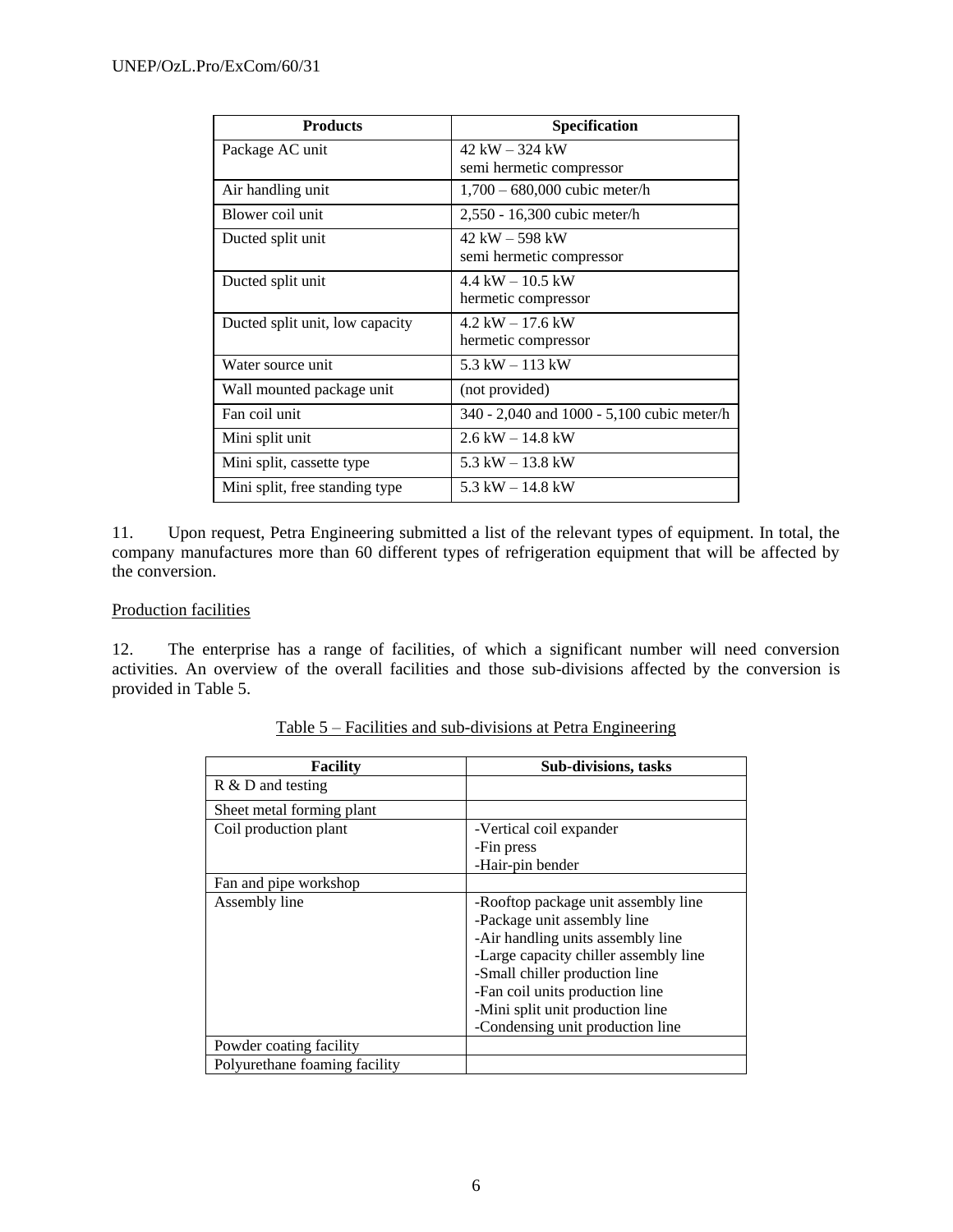# Consumption of HCFC-22 refrigerant and HCFC-141b blowing agent

13. Petra Engineering uses the HCFC-22 refrigerant in 60 different types of air-conditioning equipment (chillers, package air-conditioners, ducted split units, mini split units and air-handling units); UNIDO advised that the majority of products are charged with HCFC-22 in the factory, while approximately five per cent of the products with larger capacity are delivered without refrigerant and charged on location. The project description provided the HCFC-22 consumption over the last three years for the 60 types of products, limited to those systems charged on location. HCFC-141b is used as a foam blowing agent for the injection foam insulation material for package air-conditioners and air-handling units. The enterprise also manufactures insulation panels of various sizes. The annual production quantity of seven standard panels and the associated HCFC-141b use was also provided by UNIDO.

# Technology selection

14. The enterprise looked at several alternative technologies in terms of their environmental performance. Petra Engineering is proposing to replace its use of HCFC-141b with cyclopentane foaming equipment. For the choice of refrigerant, the company has undertaken a detailed review of the technology options available at the present time in the context of their market acceptability and product range. In conclusion Petra Engineering has selected R-410A to replace HCFC-22 in packaged, ducted split and mini-split air-conditioning systems and other unitary equipment due to the potential for higher efficiency and ease of servicing. This will however require some significant redesign of components particularly for the regional market due to high ambient temperatures. For chillers Petra Engineering has selected R-407C to replace HCFC-22.

15. The company specifically pointed out that, although it is unlikely that new alternatives other than the above HFCs will appear on the market before 2012, it is possible to change the alternative technology during implementation in the case of new developments; Petra Engineering mentions specifically the following points:

- (a) Improvement of component technology for certain alternatives (R-410A particularly);
- (b) Modification of industrial standards for flammable refrigerants; and
- (c) Appearance of low GWP substances (e.g. now, low-GWP HFC).

16. The Secretariat discussed with UNIDO decision 59/42, cited in paragraph 2 above, and urged the use of low-GWP alternatives to HCFCs in applications where such technologies are already employed, in particular for smaller roof-top chillers and small air conditioners.

17. UNIDO pointed out that in their assessment the current situation does not allow a faster move in the use of HC in the refrigeration and air conditioning sector, citing TEAP (progress report May 2009) that "in the non- A5 countries, HFCs refrigerants have been the dominant replacement for HCFC-22 in all categories of unitary air conditioners. The most widely used replacement is R-410a, the next most widely replacement is R-407C. HC have been used in some very low charge applications including lower capacity portable room units and split units' system air conditioners. Currently, the HFCs refrigerants blends R-410a and R-407c are the most applied replacements for HCFC-22. At this moment in time, the industry is in the very early stages of the process of developing and applying low GWP alternatives for these refrigerants in unitary air conditioning applications."

18. UNIDO believes that, in view of the above statement, there is no solid ground to suggest a fast move to hydrocarbons for big air conditioning units or systems. UNIDO further points out that during the past year, it had continuous consultations and discussions with the major compressor and/ or components suppliers and the conclusion was that, currently, compressors suitable for hydrocarbon refrigerants are not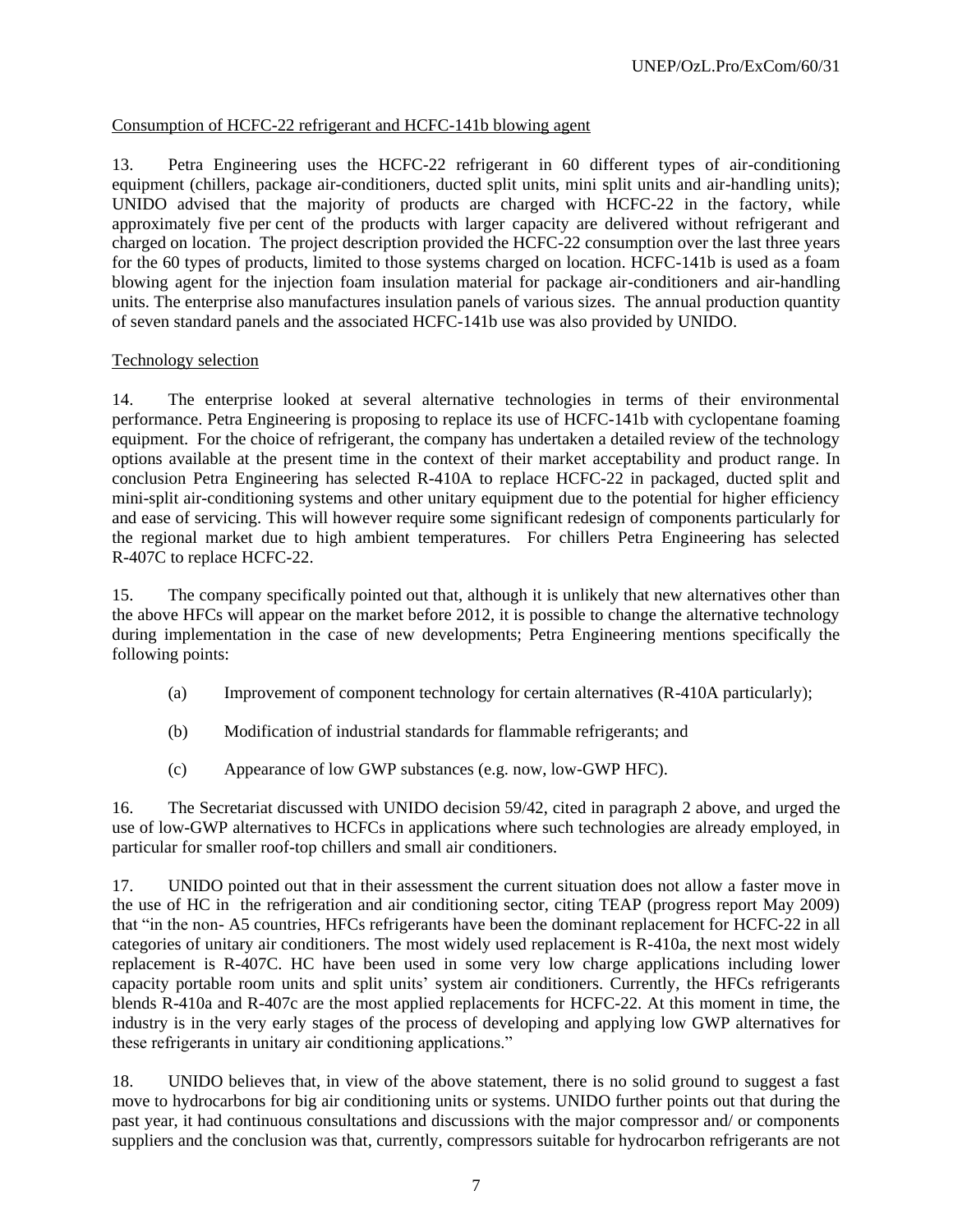#### UNEP/OzL.Pro/ExCom/60/31

available except for fractional horse power compressors, which would not be suitable for roof top (chiller) package units. However, considering the Nineteenth Meeting of the Parties and Executive Committee decisions, it stated that Petra Engineering is willing to develop a small mini-split unit using hydrocarbon refrigerant up to 2 to 3 kW. However, this is subject to further coordination with suppliers, government representatives, laws, safety standards, marketing, and awareness conferences. The following table provides the result of the calculations regarding the climate impact indicator.

| Input |                                                                    |                   |                                            |                                       |
|-------|--------------------------------------------------------------------|-------------------|--------------------------------------------|---------------------------------------|
|       | Country                                                            | $\lceil - \rceil$ | Jordan<br>Petra Engineering Industries Co. |                                       |
|       | Company data (name, location)                                      | $\lceil - \rceil$ |                                            |                                       |
|       | Select system type                                                 | [list]            | Air conditioning,<br>factory assembly      | Air conditioning,<br>factory assembly |
|       |                                                                    |                   |                                            |                                       |
|       | <b>General refrigeration information</b>                           |                   |                                            |                                       |
|       |                                                                    |                   | Model 1                                    | Model 2                               |
|       | HCFC to be replaced                                                | $\lceil - \rceil$ | HCFC-22                                    | HCFC-22                               |
|       | Amount of refrigerant per unit                                     | [kg]              | 4                                          | 53                                    |
|       | No. of units                                                       | L-1               | 8,054                                      | 1747                                  |
|       | Refrigeration capacity                                             | [kW]              | 10.4                                       | 318                                   |
|       |                                                                    |                   |                                            |                                       |
|       | Selection of alternative with minimum environmental impact         |                   |                                            |                                       |
|       | 16<br>Share of exports (all countries)<br>$\lceil \sqrt{6} \rceil$ |                   | 16                                         |                                       |
|       |                                                                    |                   |                                            |                                       |
|       | <b>Calculation of the climate impact</b>                           |                   |                                            |                                       |
|       | Alternative refrigerant (more than one<br>possible)                | [list]            | HFC-407C, HC-290,<br>$HEC-410A$            | HFC-407C, HC-290,<br>$HEC-410A$       |

## Table 6 – Results of calculations of the climate impact indicator

**NOTE**

All data displayed is specific to the case investigated and is not generic information about the performance of one alternative; performance can differ significantly depending on the case.

| HCFC-22, on the basis of the amount produced within one year.<br>Country                 |                                                                   | Jordan              |                    |
|------------------------------------------------------------------------------------------|-------------------------------------------------------------------|---------------------|--------------------|
| Identification of the alternative technology with minimum climate impact                 |                                                                   |                     |                    |
| <b>List</b> of alternatives for identification of the one<br>with minimum climate impact |                                                                   | Model 1             | Model 2            |
|                                                                                          | [Sorted list,<br>$best = top$<br>(% deviation<br>from<br>$HCFC$ ] | HC-600a (-63.8%)    | $HC-600a (-44.2%)$ |
|                                                                                          |                                                                   | $HC-290(-62.2%)$    | $HC-290(-41.7%)$   |
|                                                                                          |                                                                   | HFC-134a (-13.7%)   | HFC-134a (-9.6%)   |
|                                                                                          |                                                                   | HFC-407C $(-0.1\%)$ | HFC-407C (0.2%)    |
|                                                                                          |                                                                   | <b>HCFC-22</b>      | <b>HCFC-22</b>     |
|                                                                                          |                                                                   | HFC-410A (12%)      | HFC-410A (10%)     |
|                                                                                          |                                                                   | HFC-404A (76%)      | HFC-404A (53%)     |
| Calculation of the climate impact of the conversion                                      |                                                                   |                     |                    |
| <b>Alternative refrigerant 1</b>                                                         |                                                                   | <b>HFC-407C</b>     | <b>HFC-407C</b>    |
| Total direct impact (post conversion -                                                   | $\int$ t CO2                                                      |                     |                    |
| $baseline)*$                                                                             | equiv]                                                            | $-28$               |                    |
|                                                                                          | $\int$ t CO2                                                      |                     |                    |
| Indirect impact (country)**                                                              | equiv]                                                            | 17                  |                    |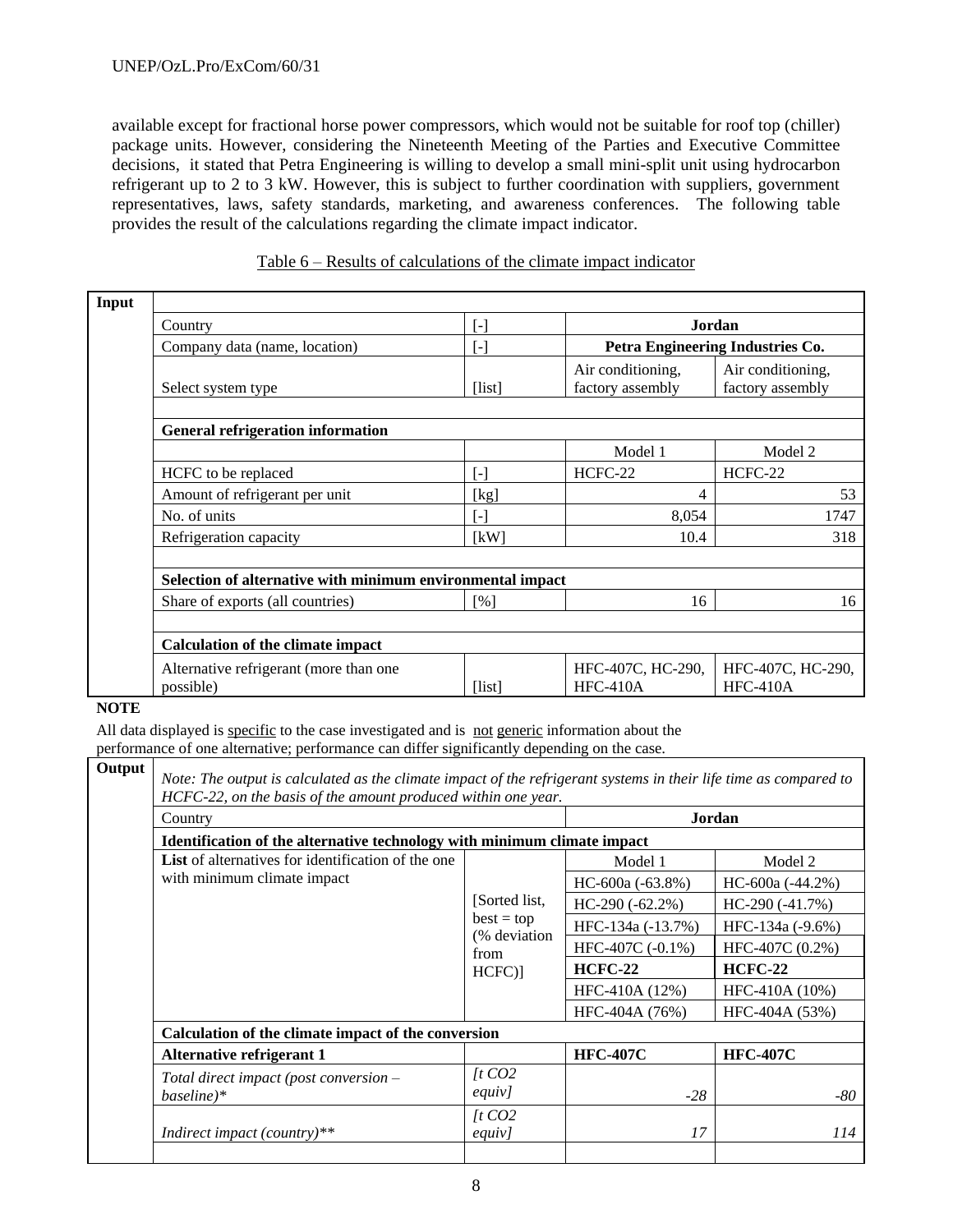|                                           | $\int$ t CO <sub>2</sub> |                 |                 |
|-------------------------------------------|--------------------------|-----------------|-----------------|
| Indirect impact (outside country)**       | equiv]                   | $\overline{4}$  | 29              |
|                                           | $\int$ t CO <sub>2</sub> |                 |                 |
| Total indirect impact                     | equiv]                   | 21              | 143             |
|                                           | [t CO2                   |                 |                 |
| <b>Total impact</b>                       | equiv]                   | $-7$            | 63              |
|                                           |                          |                 |                 |
| <b>Alternative refrigerant 2</b>          |                          | <b>HFC-410A</b> | <b>HFC-410A</b> |
| Total direct impact (post conversion -    | $\int$ t CO2             |                 |                 |
| baseline)*                                | equiv]                   | 802             | 2,331           |
|                                           | $\int$ t CO <sub>2</sub> |                 |                 |
| Total indirect impact (country)**         | equiv]                   | 157             | 1,056           |
|                                           | $\int$ t CO <sub>2</sub> |                 |                 |
| Total indirect impact (outside country)** | equiv]                   | 38              | 258             |
|                                           | $\int$ t CO <sub>2</sub> |                 |                 |
| Total indirect impact**                   | equiv]                   | 195             | 1,314           |
|                                           | [t CO2                   |                 |                 |
| <b>Total impact</b>                       | equiv]                   | 998             | 3,645           |
|                                           |                          |                 |                 |
| <b>Alternative refrigerant 3</b>          |                          | <b>HC-290</b>   | <b>HC-290</b>   |
| Total direct impact (post conversion -    | $\int$ t CO2             |                 |                 |
| $baseline)*$                              | equiv]                   | $-4,954$        | $-14,386$       |
|                                           | $\int$ t CO2             |                 |                 |
| Total indirect impact (country)**         | equiv]                   | 19              | 127             |
|                                           | $\int$ t CO <sub>2</sub> |                 |                 |
| Total indirect impact (outside country)** | equiv]                   | 5               | 31              |
|                                           | $\int$ t CO <sub>2</sub> |                 |                 |
| Total indirect impact**                   | equiv]                   | 23              | 159             |
|                                           | [t CO2                   |                 |                 |
| <b>Total impact</b>                       | equiv]                   | $-4,931$        | $-14,883$       |

\*Direct impact: Different impact between alternative technology and HCFC technology for the substance-related emissions. \*\*Indirect impact: Difference in impact between alternative technology and HCFC technology for the energy-consumption-related emissions of CO2 when generating electricity.

Conversion activities foreseen in the project proposal

19. UNIDO requests funding for development, redesign and manufacturing of prototypes for trials. This is, according to UNIDO, necessary in particular because of the energy-efficiency gains which could and should be realized. The project proposal also specifies that despite the lower theoretical performance of, in particular, HFC-410A, energy-efficiency improvements through application of better technology have been realized in many air-conditioning products developed in non-Article 5 countries.

20. The enterprise plans to manufacture a number of demonstration units for technology testing for some of the equipment, in total adding up to ten models, or broadly 17 per cent of the models they will have to convert. The enterprise foresees the need for both laboratory as well as field tests. The costs requested for redesign and prototyping amounts to US \$670,000, to be conducted by the enterprise on the basis of a contract between UNIDO and the enterprise for the related work.

21. At present the foaming is conducted with pre-blended polyol, while according to the present state-of-the-art, cyclopentane needs to be mixed in-situ at the factory. Consequently, the conversion foresees a storage facility, pre-blending units, and foaming machines plus certain safety measures. The total associated cost in the proposal is US \$265,000.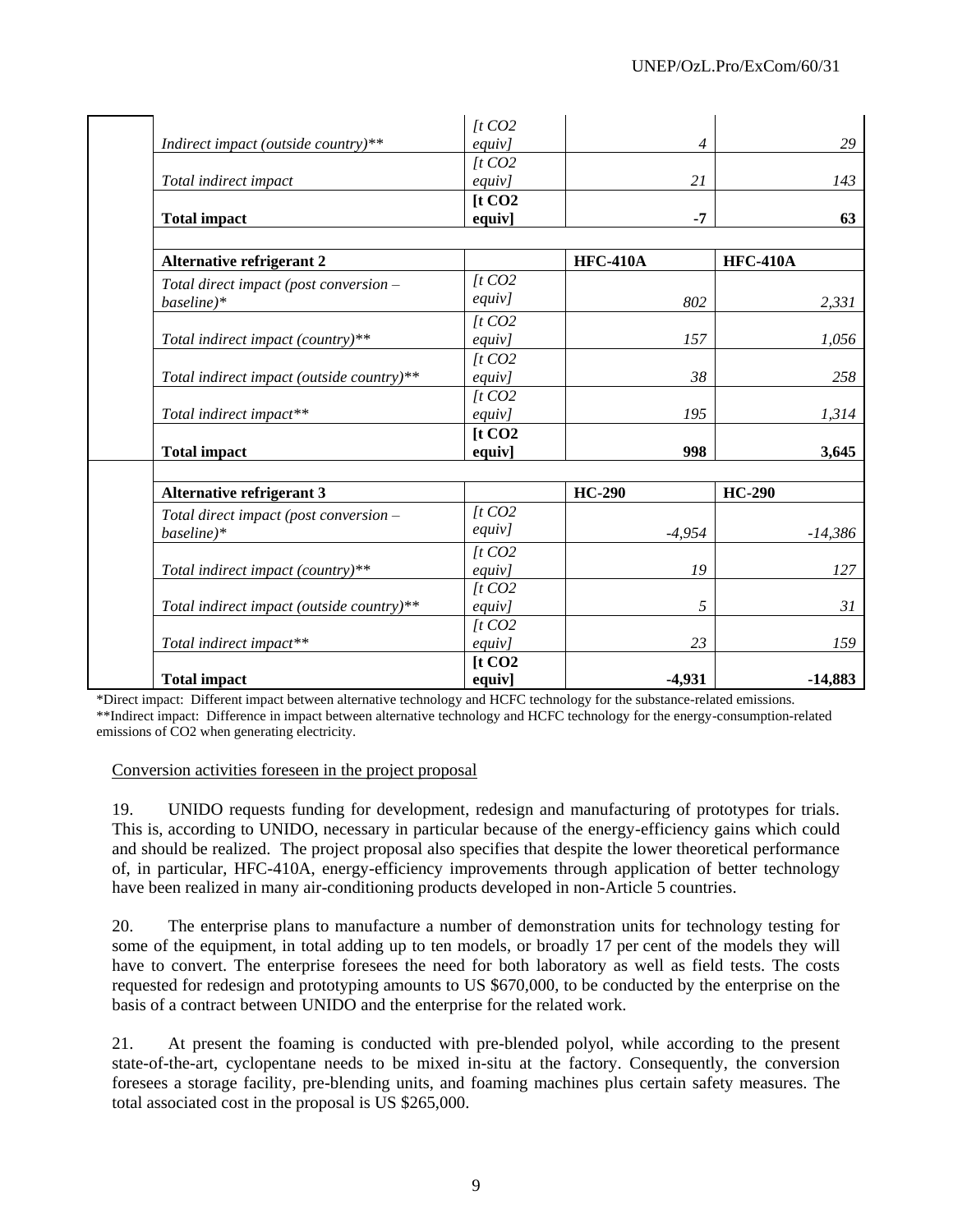<span id="page-9-0"></span>22. The company proposes substantive changes to their heat exchanger production. It is envisioned to change the tooling and testing equipment for the heat exchanger production to accommodate the higher working pressures of HFC-410A. These activities amount to a cost of US \$730,000.

23. UNIDO further proposes to purchase new charging units for liquid charging of HFC-407C, a blend which tends to de-mix in conventional charging machines. Finally, the leak testing equipment also needs to be replaced. The modifications to the assembly line in the proposal amount to a total of US \$170,000. UNIDO proposes further to upgrade the equipment of the service technicians at Petra Engineering including new vacuum pumps, leak detectors, recovery units and other items, leading to a total cost of US \$287,900 for 29 sets of tools. Training of technicians is also foreseen in the proposal.

24. The enterprise plans to execute promotion events at their distribution offices outside Jordan when the non-HCFC equipment will be launched. This activity will be supported by the National Ozone Unit (NOU). In addition, several events will be planned for non-HCFC equipment promotion, such as distribution of awareness brochures on Jordan's HCFC phase-out initiative. The proposal foresees expenditures of US \$10,000 for this activity.

25. UNIDO calculated incremental operating cost (IOC) on the assumption of a period of two years, and arrived at a total figure of US \$2,969,135 for items related to refrigerant (47.6 per cent), compressor (47.5 per cent), and accessories (4.9 per cent). IOC for the heat exchangers was not requested; it should be noted that conversion costs for the heat exchanger facility are being claimed separately (see paragraph [22](#page-9-0) above).

26. UNIDO advised that the share of exports of air-conditioning equipment to non-Article 5 countries is 16 per cent, and proposed accordingly to reduce the overall funding by 16 per cent. An overview of the calculation is provided in Table 7.

| No.                                                      | <b>Item</b>                                    | Cost (US \$) |  |  |  |
|----------------------------------------------------------|------------------------------------------------|--------------|--|--|--|
| 1.                                                       | <b>Incremental Capital Cost</b>                |              |  |  |  |
| 1.1                                                      | Redesign and prototyping                       | 670,000      |  |  |  |
| 1.2                                                      | Modification of heat-exchanger production line | 730,000      |  |  |  |
| 1.3                                                      | Modification of foaming line                   | 265,000      |  |  |  |
| 1.4                                                      | Modification of assembly line                  | 170,000      |  |  |  |
| 1.5                                                      | After sales service improvement and training   | 287,900      |  |  |  |
| 1.6                                                      | Awareness promotion                            | 140,000      |  |  |  |
|                                                          | Sub-total                                      | 2,262,900    |  |  |  |
|                                                          | Contingency                                    | 226,290      |  |  |  |
|                                                          | <b>Total ICC</b>                               | 2,489,190    |  |  |  |
| 2.<br>Incremental operating cost for two years operation |                                                |              |  |  |  |
|                                                          | due to                                         |              |  |  |  |
| 2.1                                                      | Refrigerant                                    | 1,406,664    |  |  |  |
| 2.2                                                      | Compressor                                     | 1,402,857    |  |  |  |
| 2.3                                                      | Condenser                                      | 0            |  |  |  |
| 2.4                                                      | Evaporator                                     | $\theta$     |  |  |  |
| 2.5                                                      | Refrigeration accessories                      | 144,838      |  |  |  |
| 2.6                                                      | Foam                                           | 14,777       |  |  |  |

# Table 7 - Overview over the costs as proposed by UNIDO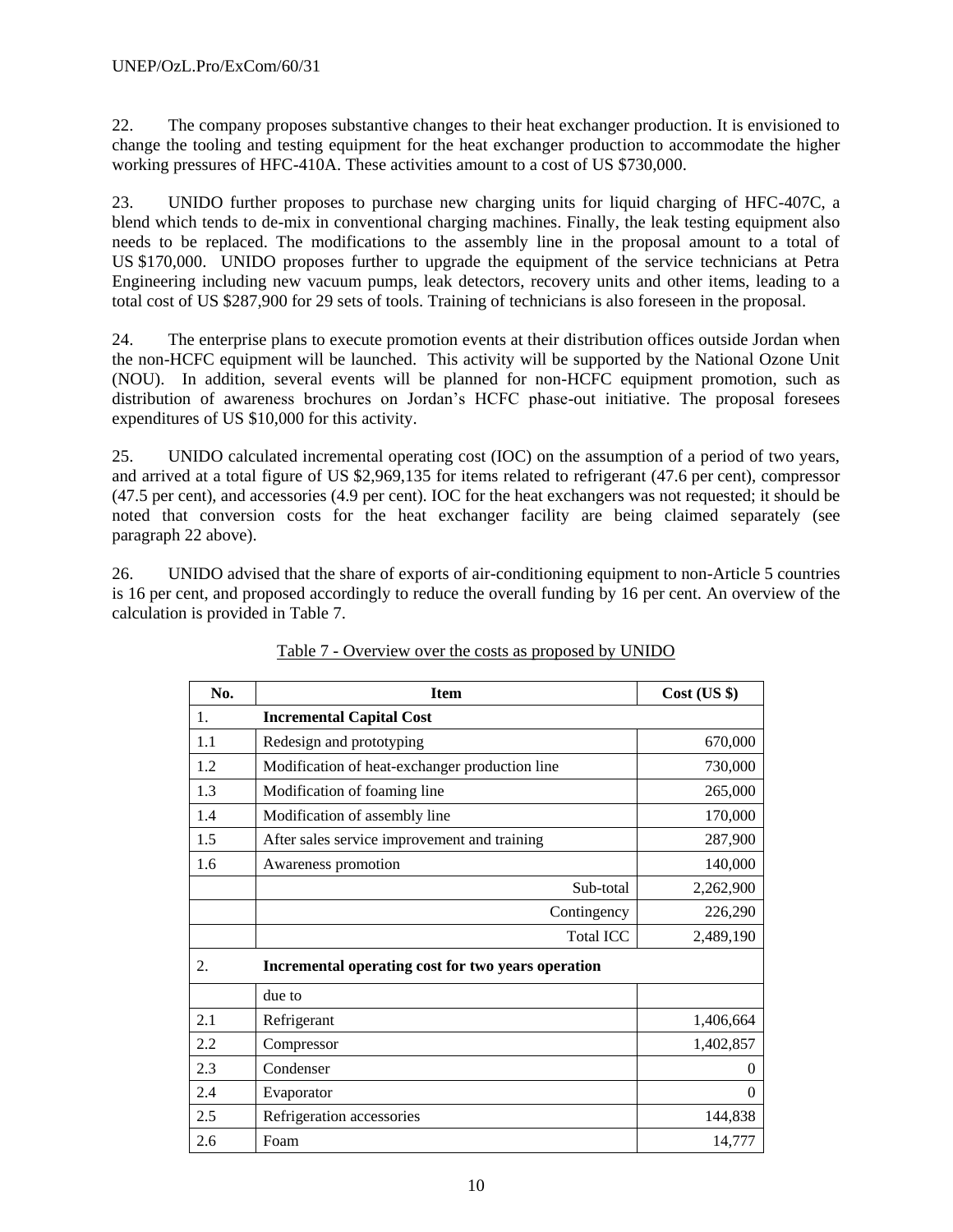| No. | <b>Item</b>                                          | $Cost$ (US \$) |
|-----|------------------------------------------------------|----------------|
|     | Total <b>IOC</b>                                     | 2,969,135      |
|     | Total project cost                                   | 5,458,325      |
|     | Deduction for Export to non-Article 5 countries, 16% | 873,332        |
|     | Project cost by Multilateral Fund                    | 4,584,993      |
| 6   | Implementing agency support cost (7.5%)              | 343,874        |
|     | Total grant requested (US \$)                        | 4,928,867      |

#### Implementation arrangements

27. The project document informs that the NOU would be responsible for the overall project coordination and assessment. UNIDO, as an implementing agency, will also be responsible for the financial management of the grant. Specifications for any of the procurement and contracts will be developed by UNIDO in consultation and agreement with the enterprise, and handled by the agency. Redesign, manufacturing of prototypes, testing and training of after-service personnel will be conducted by the enterprise management under a UNIDO contract. UNIDO is also to assist the enterprise in equipment procurement, technical information update, monitoring the progress of implementation, and reporting to the Executive Committee. Financial management will be administered by UNIDO based on the implementing agency's rules and regulation.

28. The time table foresees implementation over a 36-month time frame. However, the main conversion activities are based on an 18-month schedule, with mainly training, service and promotional activities taking place in the final months of the project duration.

# **SECRETARIAT'S COMMENTS AND RECOMMENDATION**

## **COMMENTS**

## Environmental issues

29. There are two major components of this project proposal, namely, the conversion of HCFC-22 (6.9 ODP / 125 metric tonnes) to HFC-410A and HFC-407C, and of HCFC-141b (1.2 ODP / 10.8 metric tonnes) to cyclopentane. Petra Engineering wishes to replace HCFC-141b by pentane. This will reduce the direct climate impact of the foam blowing agent emissions, from 7,700 tonnes of  $CO<sub>2</sub>$  equivalent to virtually nil. As mentioned above, the replacement technologies for some products are still under discussions between UNIDO and the Secretariat. However, for the majority of the equipment Petra Engineering wishes to replace namely HCFC-22 by HFC-410A and HFC-407C this is in line with internationally common technology choice. UNIDO and the Secretariat agree that for the majority of the products manufactured by Petra Engineering no low-GWP alternative has been commercialised. It was further agreed to convert the manufacturing of HCFC-22 mini split units to hydrocarbons. The total costs for this undertaking are US \$279,750 for the design, changes in the manufacturing set-up, training and equipment service personnel, and public awareness activities regarding hydrocarbon units. It was agreed that funding from these budget lines cannot be used for any activities related to other technologies. The manufacturer Petra Engineering committed to develop the equipment using hydrocarbons, and to actively promote it.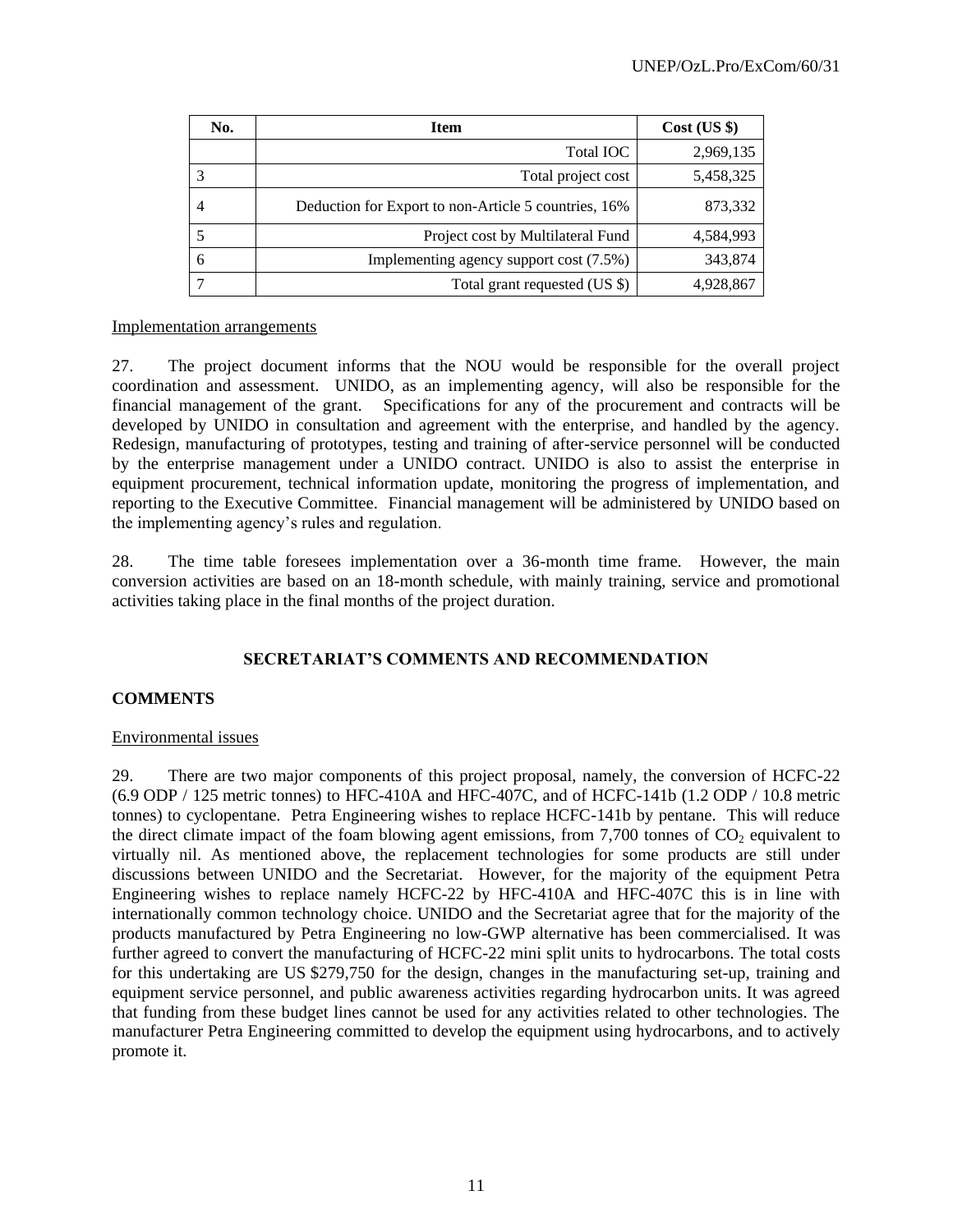### UNEP/OzL.Pro/ExCom/60/31

## Eligibility issues

# *Performance / Energy*

30. The project proposal contained changes in the heat exchangers – smaller tubing diameter leading, with the necessary redesign connected with the change, to the potential of building a higher quality heat exchanger and to a higher energy efficiency of the air conditioning equipment. The proposal contained also incremental operating costs for compressors. With the change of technology, different compressor models will have to be used. These different compressor models could be more energy efficient, resulting in more energy efficient equipment.

31. The improvements in energy efficiency through better heat exchangers and compressors will be balanced by higher costs for both components, as compared to the costs for components for the alternative technology with similar performance characteristics to the components for HCFC-22. At this point in time, the Executive Committee has not yet decided how to apply the provisions in decision XIX/6 paragraph 11 (b), how to establish the technology baseline and whether and to what degree improvements in the performance of components are eligible. The Secretariat had been requested by decision 59/13 (b) to prepare a policy paper on the issue for this meeting (document UNEP/OzL.Pro/ExCom/60/45).

## *Cost for conversion of component manufacturing versus incremental operating cost*

32. Petra Engineering manufactures heat exchangers, one of the main components of the air-conditioning equipment, on the same premises as the equipment itself. The project before the Committee covers both, the conversion of the air-conditioning equipment as well as the conversion of some of its components, namely heat exchangers, which conceivably might be sourced from independent manufacturers. The project proposal requests incremental capital costs (ICC) for the conversion of the heat exchanger production, and there is no request for incremental operating costs (IOC) for heat exchangers. This leads to the question what part of the conversion will be considered as IOC, and what part will form the ICC. Subsequent to the deferral of this issue at the 59<sup>th</sup> Meeting, as part of decision 59/14, the Secretariat has prepared a related policy paper for consideration by the Executive Committee (document UNEP/OzL.Pro/ExCom/60/47). UNIDO and the Secretariat agreed on cost for the modification of the heat exchanger manufacturing lines, on the understanding that any decision taken in conjunction with Agenda item 9 c) in regard to the eligibility of heat exchanger conversion cost would apply to this project. The cost of US \$670,000 for the modification of the heat exchanger manufacturing is not shown in the agreed total funding.

## Incremental operating cost

33. Incremental operating cost has been agreed on a two-year basis with a discount rate. The annual cost was agreed at US \$878,750 (US \$7.03 per kg), multiplied by a discount rate of 0.91 for the first and 0.83 for the second year. UNIDO and the Secretariat agreed that the duration of the IOC payment will be adjusted according to the duration specified in any decision the Executive Committee might take at the  $60<sup>th</sup>$  Meeting.

## Cost for service sector activities

34. The project includes costs for the after-sales service department of Petra Engineering. The Secretariat advised UNIDO that the originally requested funding for service in other countries is ineligible since it is difficult to identify how it is linked to reductions in the HCFC consumption in Jordan. In addition, the after-sales service should be part of any HPMP funding for the service sector. UNIDO pointed to the fact that Jordan might not request funding for the service sector to comply with the 2013 and 2015 reduction steps. UNIDO and the Secretariat agreed to propose that the related cost of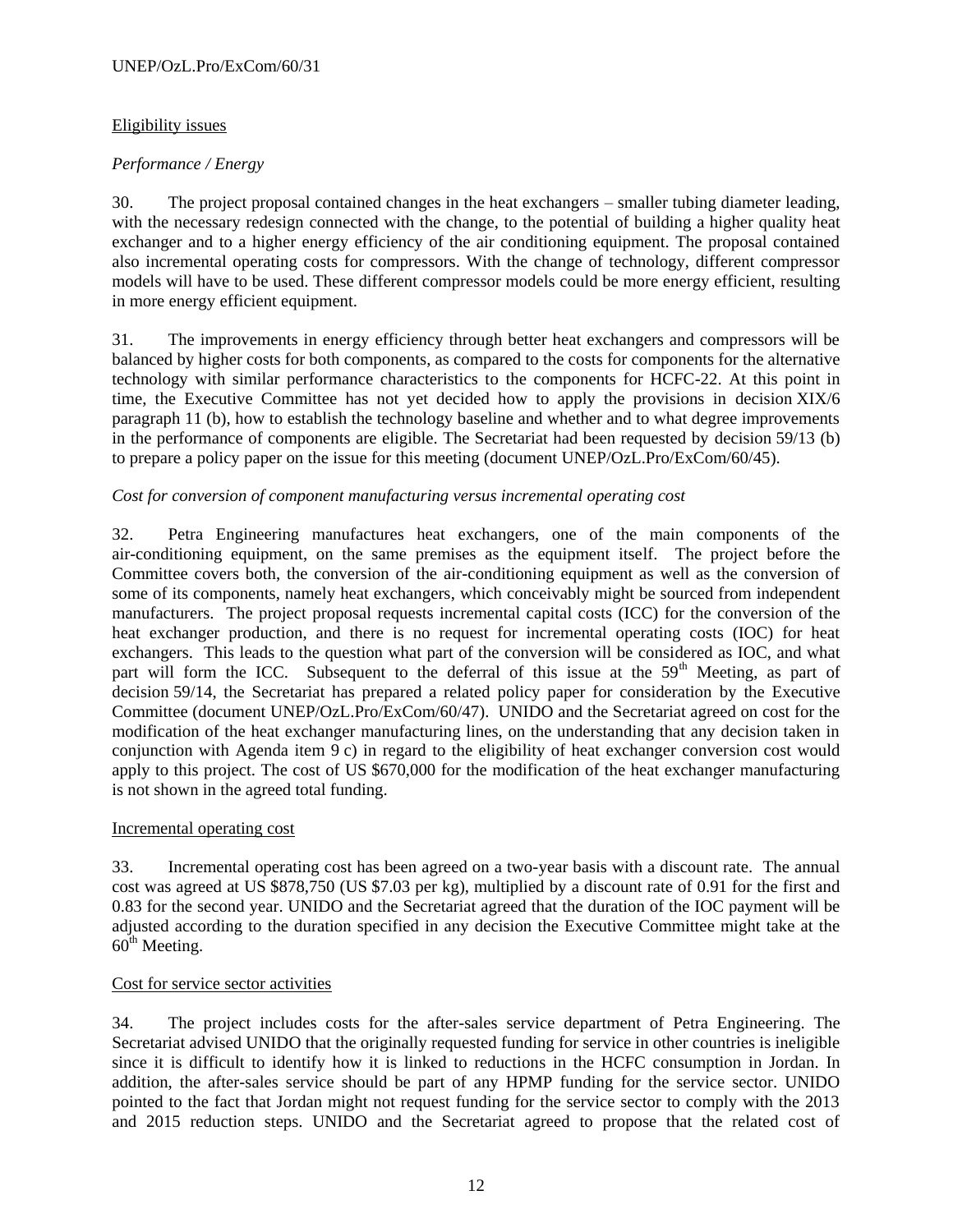US \$65,500 will be deducted subsequently from the eligible cost of a service sector activity in Jordan once this is being proposed.

#### Agreed costs

35. The agreed incremental costs amount to US \$2,579,801, with a detailed breakdown shown in the following table. Because of Petra Engineering's export component of 16 per cent, the cost to the Multilateral Fund will be US \$2,167,033 plus US \$162,527 agency support cost.

| # | <b>Item</b>                                                          | $Cost$ (US $\})$ |
|---|----------------------------------------------------------------------|------------------|
| 1 | Redesign and prototyping                                             | 395,000          |
| 2 | Modification of heat-exchanger<br>production line                    | (670,000)        |
| 3 | Modification of foaming line                                         | 160,000          |
| 4 | Modification of assembly line                                        | 199,750          |
| 5 | After sales service improvement                                      | 65,500           |
| 6 | Awareness promotion of new technology<br>and HC training and service | 135,000          |
|   | ICC                                                                  | 955,250          |
|   | Contingency                                                          | 95,525           |
|   | <b>Total ICC</b>                                                     | 1,050,775        |
|   | IOC first year                                                       | 799,663          |
|   | IOC 2nd year                                                         | 729,363          |
|   | <b>Total IOC</b>                                                     | 1,529,026        |
|   | Total cost (US \$)                                                   | 2,579,801        |

#### Table 8 – Cost breakdown

## **RECOMMENDATION**

- 36. The Executive Committee may wish to:
	- (a) Depending on any agreement with the Secretariat's proposal not to fund incremental cost for the conversion of heat exchanger production as per Agenda item 9 c), to:
		- (i) Approve the demonstration project for phase-out of HCFC-22 and HCFC-141b from the manufacture of unitary air-conditioning equipment at Petra Engineering Industries Co. at a level of US \$2,167,033 plus agency support cost of US \$162,527 for UNIDO, without funding for the conversion of heat exchanger manufacturing;

#### OR

(ii) Approve the demonstration project for phase-out of HCFC-22 and HCFC-141b from the manufacture of unitary air-conditioning equipment at Petra Engineering Industries Co. at a level of US \$2,729,833 plus agency support cost of US \$207,737 for UNIDO, with funding for the conversion of heat exchanger manufacturing;